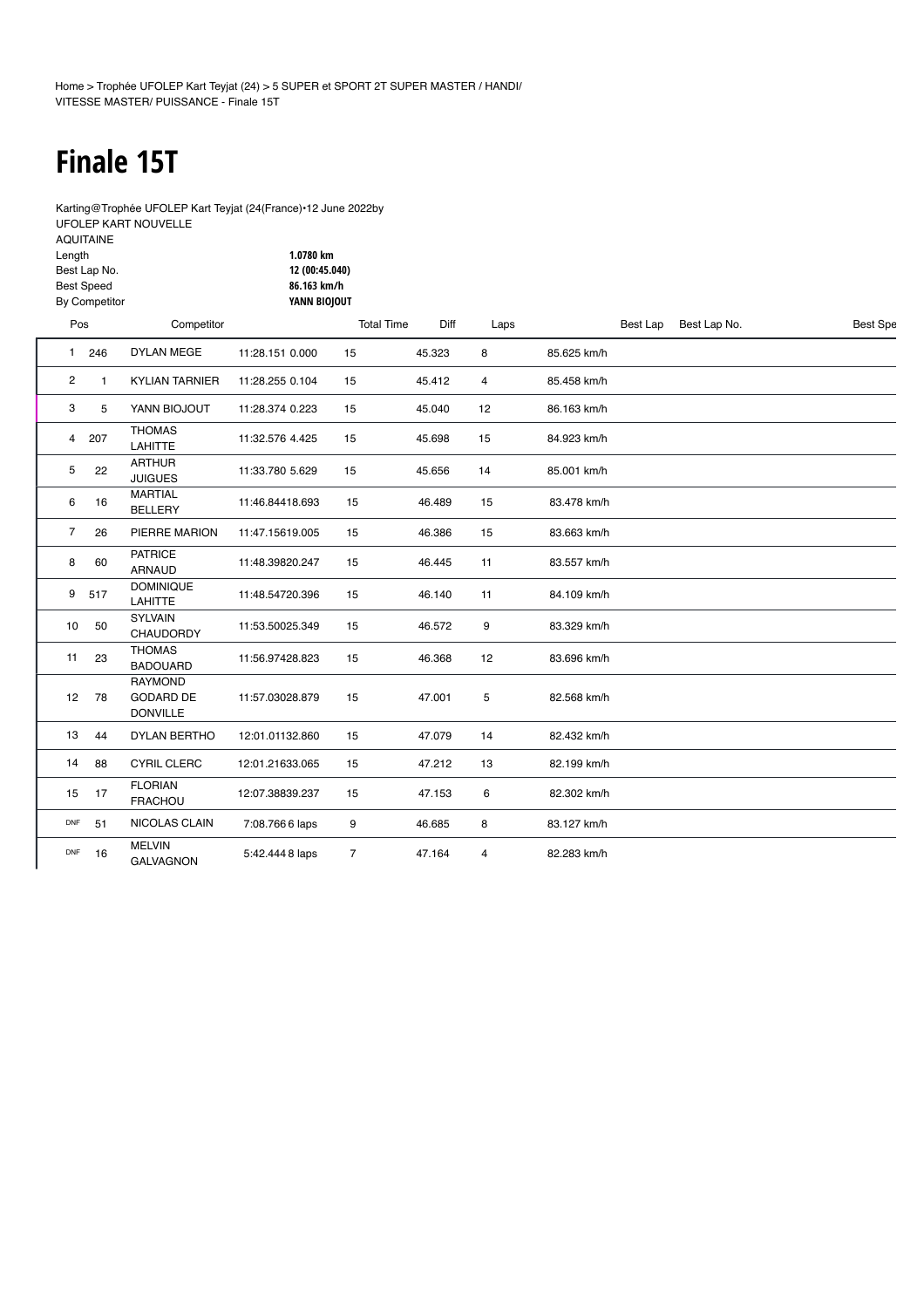## **Finale 11T**

Length

Karting@Trophée UFOLEP Kart Teyjat (24(France)•12 June 2022by [UFOLEP KART NOUVELLE](https://speedhive.mylaps.com/Organizations/118784) AQUITAINE

**1.0780 km**

|                | Best Lap No.<br><b>Best Speed</b><br>By Competitor |                                                     | 8 (00:51.132)<br>75.898 km/h<br><b>LILIAN BROQUIN</b> |                   |        |                |             |          |              |                 |
|----------------|----------------------------------------------------|-----------------------------------------------------|-------------------------------------------------------|-------------------|--------|----------------|-------------|----------|--------------|-----------------|
| Pos            |                                                    | Competitor                                          |                                                       | <b>Total Time</b> | Diff   | Laps           |             | Best Lap | Best Lap No. | <b>Best Spe</b> |
|                | 29                                                 | <b>ENZO VERHEYE</b>                                 | 9:28.269 0.000                                        | 11                | 51.253 | 11             | 75.718 km/h |          |              |                 |
| $\overline{2}$ | $\overline{7}$                                     | <b>LORIS BALLOT</b>                                 | 9:28.610 0.341                                        | 11                | 51.389 | 6              | 75.518 km/h |          |              |                 |
| 3              | 8                                                  | <b>ENZO BELICOT</b>                                 | 9:30.788 2.519                                        | 11                | 51.137 | 8              | 75.89 km/h  |          |              |                 |
| 4              | 21                                                 | <b>LILIAN BROQUIN</b>                               | 9:30.938 2.669                                        | 11                | 51.132 | 8              | 75.898 km/h |          |              |                 |
| 5              | 3                                                  | <b>LOUIS PAILLE</b>                                 | 9:34.138 5.869                                        | 11                | 51.153 | 11             | 75.867 km/h |          |              |                 |
| 6              | 93                                                 | <b>ANTHELME</b><br><b>LACOUTURE</b>                 | 9:39.27011.001                                        | 11                | 52.172 | $\overline{7}$ | 74.385 km/h |          |              |                 |
| $\overline{7}$ | 20                                                 | <b>DAVY CLAIN</b>                                   | 9:42.86714.598                                        | 11                | 52.158 | 11             | 74.405 km/h |          |              |                 |
| 8              | 24                                                 | <b>MAXENCE</b><br><b>BELLANGER</b><br><b>ZAMORA</b> | 9:43.20014.931                                        | 11                | 52.250 | 11             | 74.274 km/h |          |              |                 |
| 9              | 14                                                 | <b>NATHAEL</b><br><b>FRACHOU</b>                    | 10:09.41341.144                                       | 11                | 54.519 | 6              | 71.183 km/h |          |              |                 |
| 10             | 4                                                  | <b>LEANA FEVRES</b>                                 | 10:09.92841.659                                       | 11                | 54.350 | 7              | 71.404 km/h |          |              |                 |
|                | 11 188                                             | <b>COURTNEY</b><br><b>DUPONT</b>                    | 9:37.654 1 lap                                        | 10                | 56.257 | $\overline{7}$ | 68.983 km/h |          |              |                 |
| DNF            | 17                                                 | <b>ANTOINE</b><br>KUENTZ.CONDE                      | 2:37.1148 laps                                        | 3                 | 51.469 | 2              | 75.401 km/h |          |              |                 |
| <b>DNS</b>     | 6                                                  | <b>DANIEL</b><br>CABALLERO                          | 0.000 0.000                                           |                   | 0.000  |                |             |          |              |                 |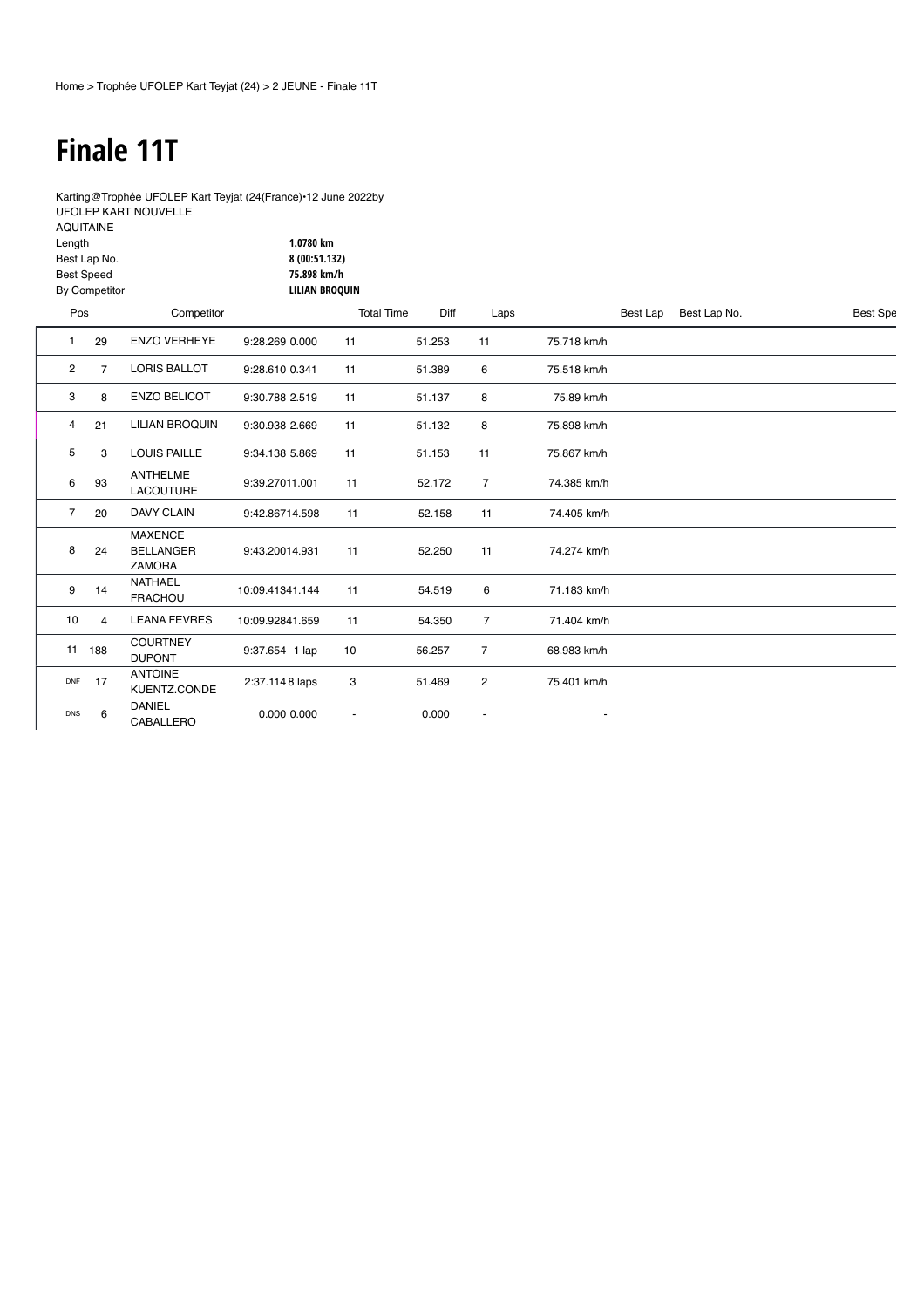#### **Finale 15T**

9 174 THOMAS

<sup>10</sup> <sup>293</sup> TRISTAN

DNF 177

DNF 131 [YANNICK MARTIN](https://speedhive.mylaps.com/Sessions/6606060/LapTimes?pos=11)<br>GONTHIER

VINCENT

Karting@Trophée UFOLEP Kart Teyjat (24(France)•12 June 2022by [UFOLEP KART NOUVELLE](https://speedhive.mylaps.com/Organizations/118784) AQUITAINE

| Length         | Best Lap No.<br><b>Best Speed</b><br>By Competitor |                                       | 1.0780 km<br>10 (00:49.186)<br>78.901 km/h<br>SACHA VERDOUX |                   |        |                |             |          |              |                 |
|----------------|----------------------------------------------------|---------------------------------------|-------------------------------------------------------------|-------------------|--------|----------------|-------------|----------|--------------|-----------------|
| Pos            |                                                    | Competitor                            |                                                             | <b>Total Time</b> | Diff   | Laps           |             | Best Lap | Best Lap No. | <b>Best Spe</b> |
|                | 167                                                | <b>GABIN MOLINA</b><br><b>NUNEZ</b>   | 12:23.470 0.000                                             | 15                | 49.372 | 4              | 78.603 km/h |          |              |                 |
| 2              | 169                                                | <b>SACHA</b><br><b>VERDOUX</b>        | 12:27.125 3.655                                             | 15                | 49.186 | 10             | 78.901 km/h |          |              |                 |
| 3              | 195                                                | <b>JEAN CLAUDE</b><br><b>COQUEREL</b> | 12:27.790 4.320                                             | 15                | 49.222 | 14             | 78.843 km/h |          |              |                 |
| 4              | 164                                                | <b>BENOIT LUFLADE</b>                 | 12:38.65515.185                                             | 15                | 50.076 | 14             | 77.498 km/h |          |              |                 |
| 5              | 200                                                | <b>ADRIEN</b><br><b>GOUINAUD</b>      | 12:41.06417.594                                             | 15                | 50.458 | 3              | 76.911 km/h |          |              |                 |
| 6              | 122                                                | <b>LUCAS</b><br><b>LACALMETTE</b>     | 12:41.25017.780                                             | 15                | 50.258 | 11             | 77.218 km/h |          |              |                 |
| $\overline{7}$ | 101                                                | <b>MICHAEL</b><br><b>BELLERY</b>      | 12:41.39817.928                                             | 15                | 50.044 | $\overline{c}$ | 77.548 km/h |          |              |                 |
| 8              | 107                                                | <b>JEAN PIERRE</b><br>NAITALI         | 12:41.64818.178                                             | 15                | 50.017 | $\overline{7}$ | 77.59 km/h  |          |              |                 |

12:32.152 1 lap 14 52.112 3 74.47 km/h

ARNOUX [12:51.36227.892](https://speedhive.mylaps.com/Sessions/6606060/LapTimes?pos=9) <sup>15</sup> 50.600 <sup>12</sup> 76.696 km/h

AMA AMA AMA AMA AND THE 7.05.5177 laps 8 52.092 4 74.499 km/h

VERBEKE 6:03.812 8 laps <sup>7</sup> 50.592 <sup>3</sup> [76.708 km/h](https://speedhive.mylaps.com/Sessions/6606060/LapTimes?pos=12)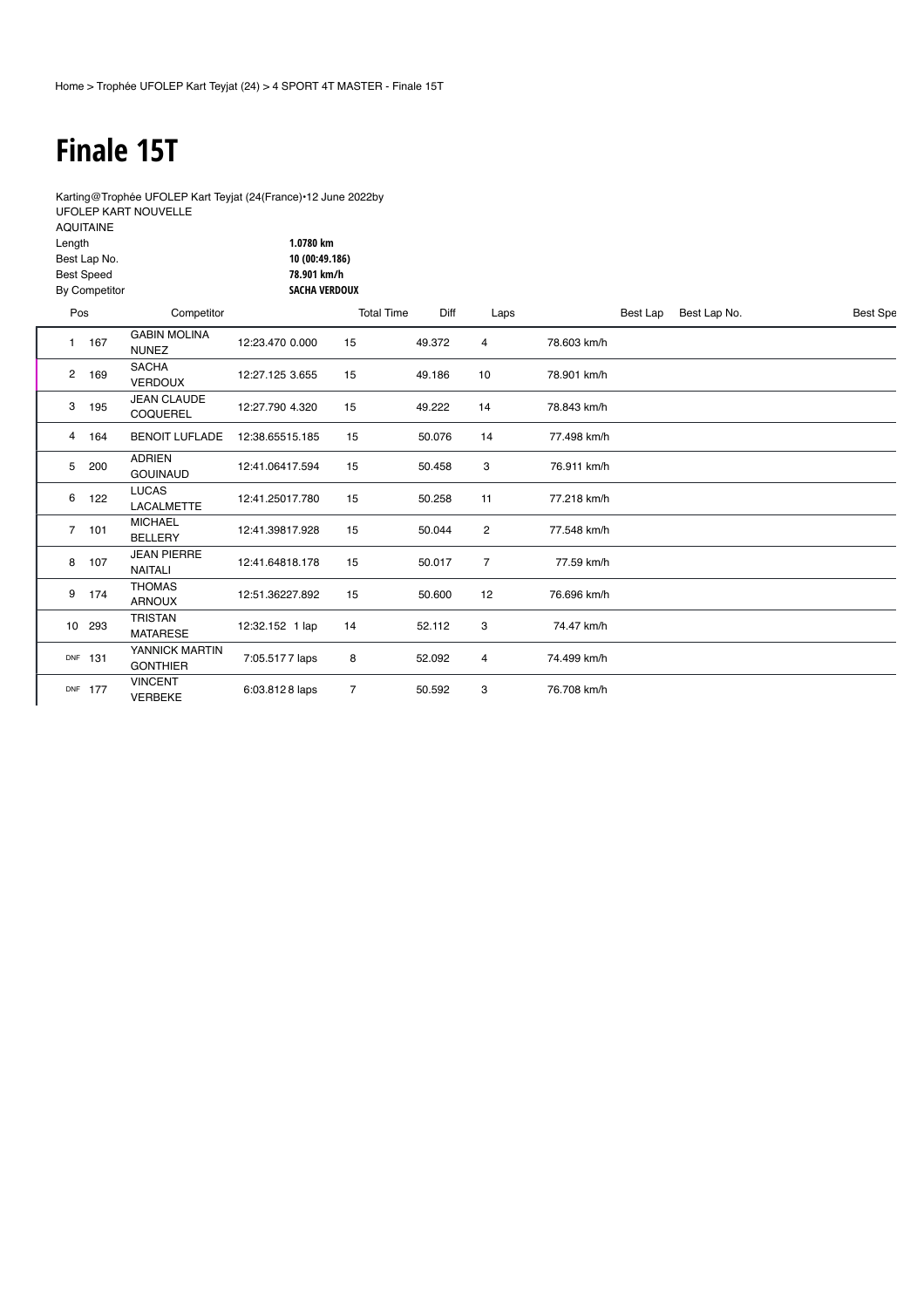# **Finale 9T**

Karting@Trophée UFOLEP Kart Teyjat (24(France)•12 June 2022by [UFOLEP KART NOUVELLE](https://speedhive.mylaps.com/Organizations/118784) AQUITAINE **1.0780 km**

| Length<br><b>Best Speed</b> | Best Lap No.<br>By Competitor |                                             | 1.0780 km<br>2 (01:01.801)<br>62.795 km/h<br><b>MAXIME BUT</b> |   |                   |          |                |             |          |              |          |
|-----------------------------|-------------------------------|---------------------------------------------|----------------------------------------------------------------|---|-------------------|----------|----------------|-------------|----------|--------------|----------|
| Pos                         |                               | Competitor                                  |                                                                |   | <b>Total Time</b> | Diff     | Laps           |             | Best Lap | Best Lap No. | Best Spe |
|                             | 8                             | <b>MAXIME BUT</b>                           | 9:26.490 0.000                                                 | 9 |                   | 1:01.801 | $\overline{2}$ | 62.795 km/h |          |              |          |
| $\overline{2}$              | 13                            | LYAM CLERC                                  | 10:10.31343.823                                                | 9 |                   | 1:05.306 |                | 59.425 km/h |          |              |          |
| 3                           | 20                            | <b>NOEMIE</b><br>BELLANGER<br><b>ZAMORA</b> | $9:28.0514$ laps                                               | 5 |                   | 1:50.852 | $\overline{2}$ | 35.009 km/h |          |              |          |